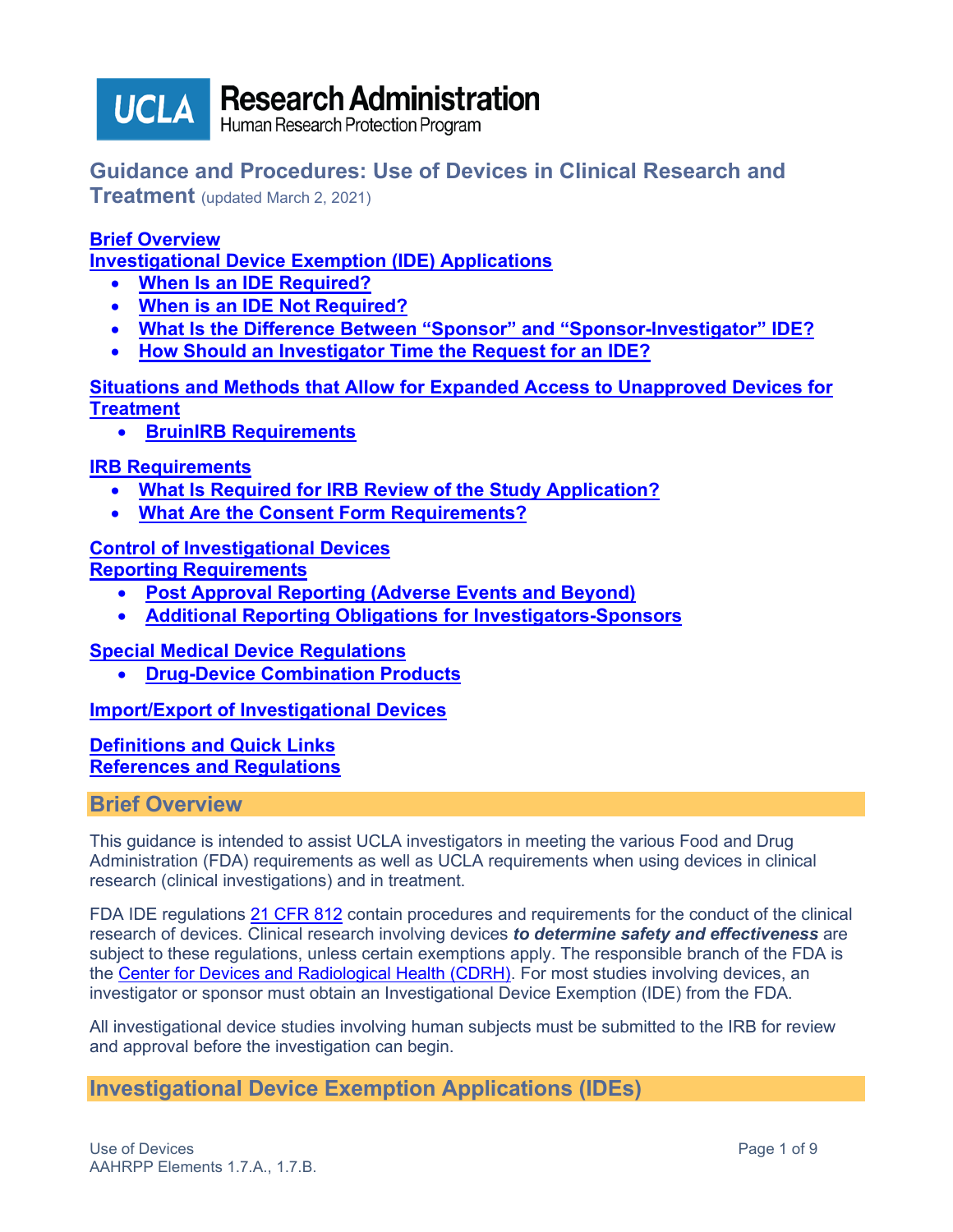## **A device is considered investigational if either condition applies:**

- The device is not approved for marketing in the United States or
- The device is approved for marketing but is being clinically evaluated for a new indication.

All device studies involving human subjects must be reviewed and approved by the UCLA IRB before the research can begin.

#### <span id="page-1-0"></span>**When is an IDE required?**

- *Studies involving unapproved devices that are considered to be significant risk:* An IDE from the FDA is required to perform clinical research using an unapproved device that poses a *significant risk* to subjects. Typically these studies are conducted to collect safety and effectiveness data used to support *Premarket Approval (PMA)* applications submitted to the FDA. (See definitions below.)
- *Studies involving an approved device being tested for a new indication:* IDE regulations apply to *significant risk* studies testing an FDA-approved device for *a new indication*, and/or are being used or tested in *a new way that significantly increases the risks* associated with the device.

**Example:** Significant risk (SR) studies involve implantable devices such as cardiac pacemakers, orthopedic implants, and stents. SR studies can also involve products not introduced into the body, such as computer software used for prenatal risk evaluation. Each of these studies would require an IDE.

For more information, see FDA guidance on *[Significant and Non-Significant Risk Medical](http://www.fda.gov/downloads/RegulatoryInformation/Guidances/UCM126418.pdf)  [Devices.](http://www.fda.gov/downloads/RegulatoryInformation/Guidances/UCM126418.pdf)*

**Example:** A legally marketed coronary stent would be considered an investigational device and would require an IDE if used as part of a study to collect *safety and effectiveness data* for treating conditions involving other vascular sites.

### <span id="page-1-1"></span>**When is an IDE** *not* **required?**

- *Studies involving approved devices used within their approved labeling.* Devices used within their approved labeling are exempt from IDE regulations.
- *Studies involving devices that are considered to be non-significant risk (NSR):* An IDE is not needed for research use of *non-significant risk devices* or *devices that are substantially equivalent* (510K) to currently marketed devices*.*
	- UCLA IRB review and approval is required for all NSR studies.
	- The FDA authorizes IRBs to conduct the risk assessment of all proposed non-significant risk studies.
	- Study approval is dependent on the investigator supplying the IRB with sufficient information, usually provided by the sponsor, regarding the device and its intended use so that the Board may conduct the risk assessment.

**IMPORTANT NOTE:** Although FDA approval is not required, the agency can assume study jurisdiction at any time deemed necessary.

**Example:** Non-significant risk devices include daily wear contact lenses and associated care products; conventional gastroenterology and urology endoscopes; externally worn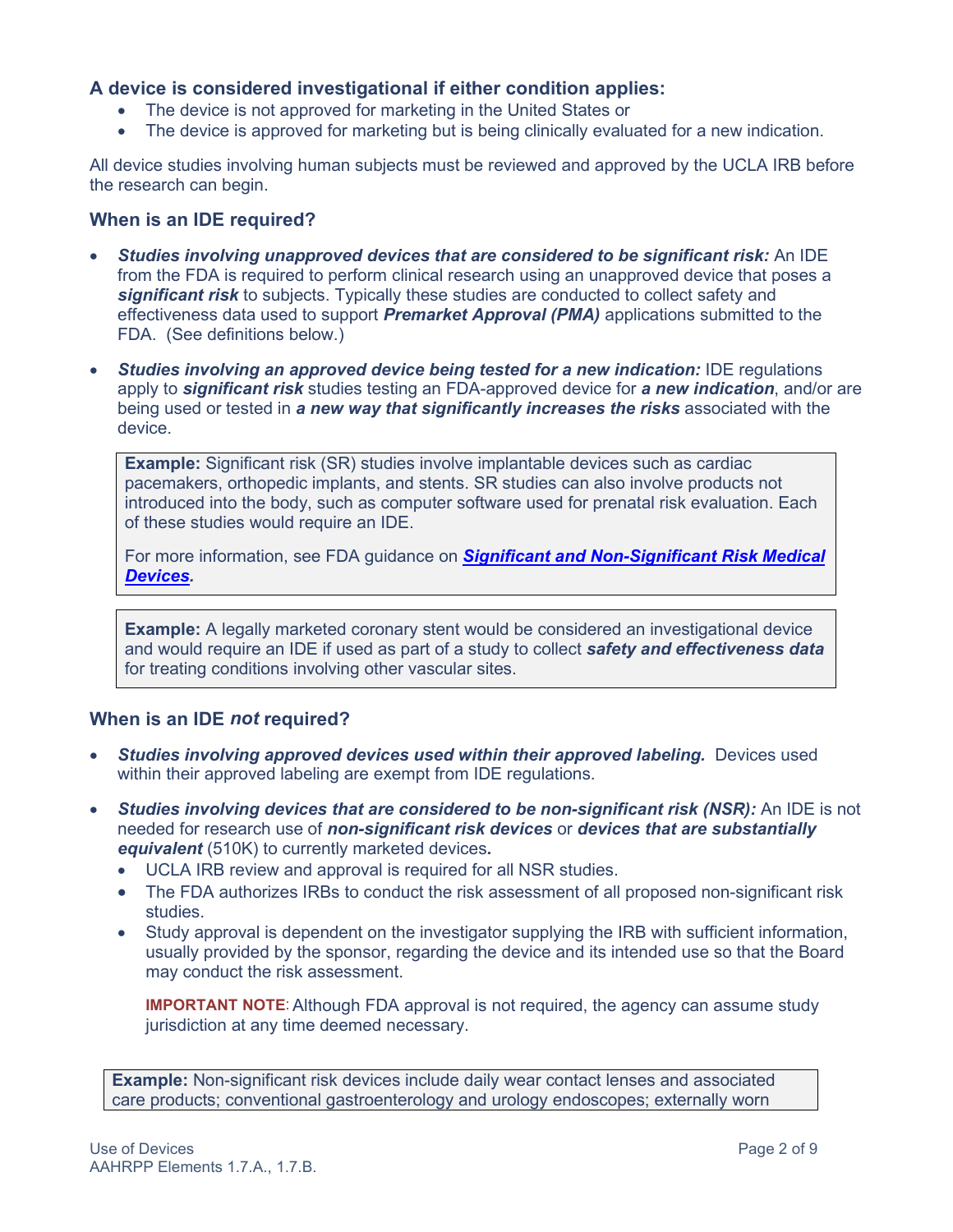monitors for insulin reactions; general catheters (biliary, urological); and, non-implantable electrical incontinence devices.

For more information, see FDA guidance on *[Significant and Non-significant Risk](http://www.fda.gov/downloads/RegulatoryInformation/Guidances/UCM126418.pdf)  [Medical Devices.](http://www.fda.gov/downloads/RegulatoryInformation/Guidances/UCM126418.pdf)*

- *Practice of Medicine:* A physician can use a legally marketed device without UCLA IRB approval for any condition or disease within a "legitimate healthcare practitioner-patient relationship". However, the results of an off-label use of a medical device cannot be presented as research.
- *Specific IDE-Exempt Studies:* FDA regulations describe specific IDE-exempt studies. Please review the [OHRPP Tip Sheet: Exemptions from IDE Requirements](https://ora.research.ucla.edu/OHRPP/Documents/Policy/8/IDE_Exemption.pdf) for a complete list of all types of investigations which are exempt from FDA IDE requirements according to [21 CFR 812.2.](http://www.accessdata.fda.gov/scripts/cdrh/cfdocs/cfcfr/CFRSearch.cfm?fr=812.2)

The two more common IDE-exempt investigations submitted to the IRB meet the following criteria:  $\circ$  Investigations conducted with legally marketed devices used according to labeling.

- o Studies using in Studies using in vitro diagnostic devices labeled "for research purposes only" may be IDE-Exempt as per regulations (21 CFR 809,10(c)) if the testing:
	- $\blacksquare$  Is noninvasive;
	- Does not require invasive sampling procedures that presents significant risk;
	- Does not introduce energy into a subject; and
	- Is not used as a diagnostic procedure without confirmation by another medically established diagnostic product of procedure;

## <span id="page-2-0"></span>**What is the Difference between a "Sponsor" and a "Sponsor- Investigator" IDE?**

The FDA makes the following distinction between a "sponsor" and a "sponsor-investigator" and a "commercial IDE" and an "Investigator-Initiated IDE."

- *"Sponsor"* means a person who takes responsibility for and initiates a clinical investigation. The sponsor may be an individual or company, governmental agency, academic institution, private organization, or other organization. The sponsor does not actually conduct the investigation unless the sponsor is a sponsor-investigator. A person other than an individual that uses one or more of its own employees to conduct an investigation that it has initiated is a sponsor, not a sponsorinvestigator, and the employees are investigators.
- *"Sponsor-Investigator"* means an individual who both initiates and conducts an investigation, and under whose immediate direction the investigational device is used. The term does not include any person other than an individual. The requirements applicable to a sponsor-investigator under this part include both those applicable to an investigator and a sponsor.
- A *"Commercial IDE"* is submitted by a sponsor seeking FDA clearance to market a medical device.
- An *"Investigator-Initiated IDE"* is submitted by a physician who both initiates and conducts the clinical investigation.

### <span id="page-2-1"></span>**How Should an Investigator Time the Request for an IDE?**

- *Pre-IDE Process*: Investigators considering submitting an IDE application to the FDA should communicate with the reviewing division of the Office of Device Evaluation (ODE) prior to the submission of an IDE application. See the FDA [IDE Approval Process](http://www.fda.gov/MedicalDevices/DeviceRegulationandGuidance/HowtoMarketYourDevice/InvestigationalDeviceExemptionIDE/ucm046164.htm) website for details.
- *The IDE Submission*: The IDE submission to the FDA and the IRB application should be initiated at the same time. The FDA has 30 days to review the IDE application. Likewise, the IRB typically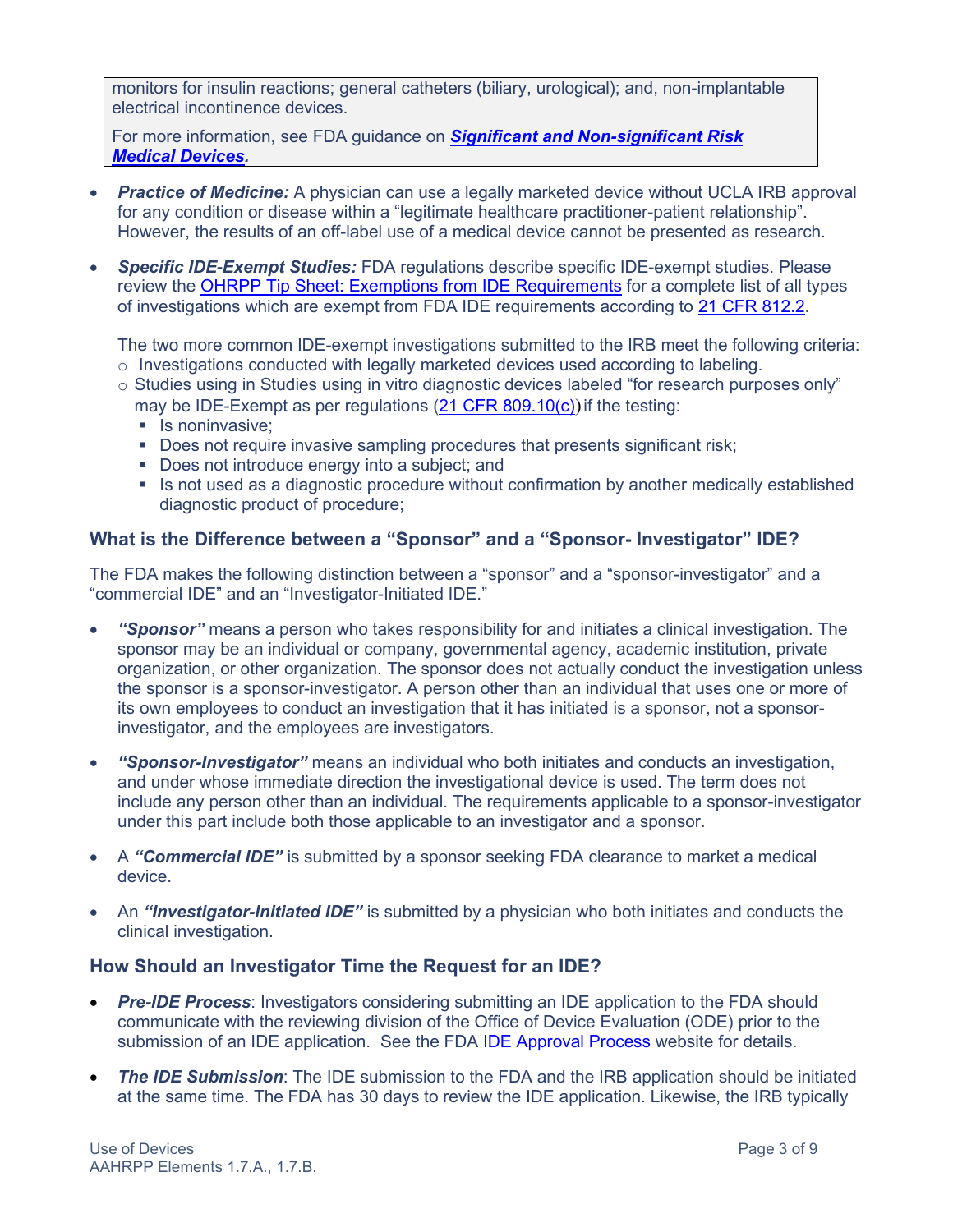reviews an application within a 30-day window, but it may take longer to secure approval. Subjects may not be recruited or enrolled before FDA *and* IRB approval.

# <span id="page-3-0"></span>**Situations and Methods that Allow for Expanded Access to Unapproved Devices for Treatment**

### **What are the situations in which expanded access to unapproved devices may be allowed?**

There are several regulatory mechanisms that allow *[expanded access](http://www.fda.gov/cdrh/devadvice/ide/early.shtml)* to investigational medical devices while clinical studies and/or FDA review are on-going. Because the FDA is primarily concerned with protecting public safety, the number of patients who can be treated under these special access mechanisms is limited and generally determined by the existence of sufficient safety and efficacy data.

FDA allows *a limited number* of certain individuals *not enrolled in clinical trials to obtain expanded access to investigational devices* through the methods described below, under the following circumstances:

- Patient(s) have a *serious or immediately life-threatening disease or condition*, and there is no comparable or satisfactory alternative therapy to diagnose, monitor or treat the disease or condition;
- Potential *patient benefit justifies the potential risks of the treatment use* and those potential risks are not unreasonable in the context of the disease or condition to be treated; and
- Providing the investigational device for the requested *use will not interfere with clinical investigations that could support marketing approval* of the expanded access use or otherwise compromise the potential development of the expanded access use.

#### **IMPORTANT NOTES:**

- 1. Use of investigational devices through these methods requires prior review and approval by the IRB and the FDA.
- 2. The sponsor will likely hold the IDE for these programs.

### **What are the Various Expanded Access Programs?**

• *Compassionate Use IDE:* Under an existing IDE, the FDA may allow treatment of a small number of seriously ill patients who have no acceptable alternatives. The FDA requires the sponsor/investigator to supply a supplement to an existing IDE justifying the compassionate use.

#### **IMPORTANT NOTES**:

- 1. Compassionate use requires FDA review and approval and concurrence of an IRB Chair before treatment can be initiated. The study involving the existing IDE must already be approved by the IRB.
- 2. "Compassionate Use" is not the same as "Emergency Use" which is much more restrictive. Please see the [OHRPP Guidance on Emergency Use of a Test Article.](https://ora.research.ucla.edu/OHRPP/Documents/Policy/8/Emergency_Use.pdf)
- *Treatment IDE:* If FDA has reviewed sufficient safety and efficacy data obtained under an existing IDE, wider access to an unapproved device may be granted to desperately ill patients under [Treatment IDE Regulations.](http://www.accessdata.fda.gov/scripts/cdrh/cfdocs/cfcfr/CFRSearch.cfm?FR=812.36)
- **Continued Access:** After the completion of a controlled clinical trial, a supplement to an existing IDE can be submitted and the FDA may allow continued access to the device provided there are no safety concerns. The FDA continued access policy allows access to promising devices while the marketing application is being prepared by the sponsor or reviewed by the FDA.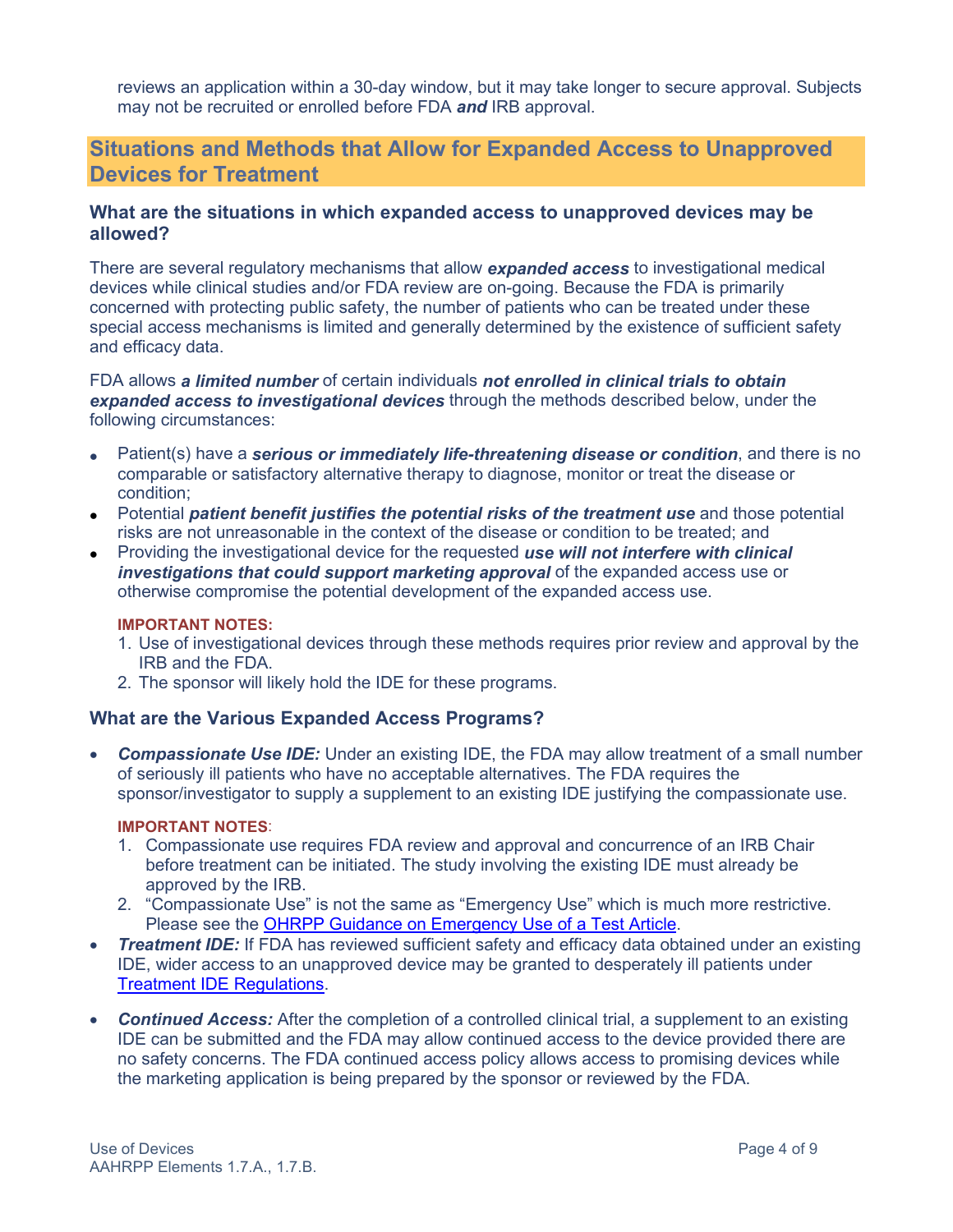#### <span id="page-4-0"></span>**BruinIRB Requirements:**

Submit a new [BruinIRB](https://bruinirb.research.ucla.edu/) application and indicate the application as an expanded access submission under the section study scope. If you have requested to use alternative IRB review procedures from the FDA, you can indicate this in the BruinIRB application once you have indicated that the submission is a single patient expanded access application.

Depending on the type of expanded access, you will need to provide the IRB with different documents. Below is a list of example documents that can be submitted with your BruinIRB application:

- **Expanded Access Protocol**
- FDA form 3926 or 1571
- Letter of Authorization from the manufacturer of the drug/biologic/device
- FDA Approval Letter

In addition to the documents listed above, each submission should include:

- Consent form
- Investigator Brochure or product labeling/device instructions

## <span id="page-4-1"></span>**IRB Requirements**

### **What is required for IRB review of the study application?**

If the study involves a device, the investigator should check the appropriate box in the webIRB application. By doing so, the investigator will be prompted to answer the appropriate questions and provide the information needed for IRB review. The following is required for IRB review:

#### • *An Appropriate Level of IRB Review:*

- o The investigators should specify whether they believe the device to *pose significant or nonsignificant risk*; however, the *Full Committee* is required at the time of initial review to determine what they believe to be the risk level.
	- **If the IRB determines that the device poses a non-significant risk and that the study itself** poses no more than minimal risk, then the IRB may determine that expedited category #1[1](#page-4-2) will apply for future reviews.
	- **If the IRB determines that the device poses a significant risk, then the study will continue to** be reviewed at the Full Committee level for future submissions.
- o For studies that are *exempt from submitting an IDE application to the FDA* see [Tip](https://ora.research.ucla.edu/OHRPP/Documents/Policy/8/IDE_Exemption.pdf)  [Sheet on Exemptions from IDE Requirements for Clinical Research](https://ora.research.ucla.edu/OHRPP/Documents/Policy/8/IDE_Exemption.pdf) — the level of IRB review will depend on the risk assessment of the study including the use of the device. Expedited Category #1 may apply (see footnote below) if the IRB determines that the study otherwise poses no more than minimal risk to the subjects.
- *IDE Number:* When a clinical investigation requires an IDE number, the IRB will not issue final approval until the IDE number is reported to and verified by the IRB. Verification can be accomplished by providing a copy of the sponsor's protocol with the IDE number listed, or by submitting correspondence from the sponsor or FDA indicating the IDE number for the study.

<span id="page-4-2"></span>Expedited Category #1: Clinical studies of drugs and medical devices only when condition (a) or (b) is met:

a. Research on medical devices for which (i) an investigational device exemption application (21 CFR Part 812) is not required; or (ii) the medical device is cleared/approved for marketing and the medical device is being used in accordance with its cleared/approved labeling.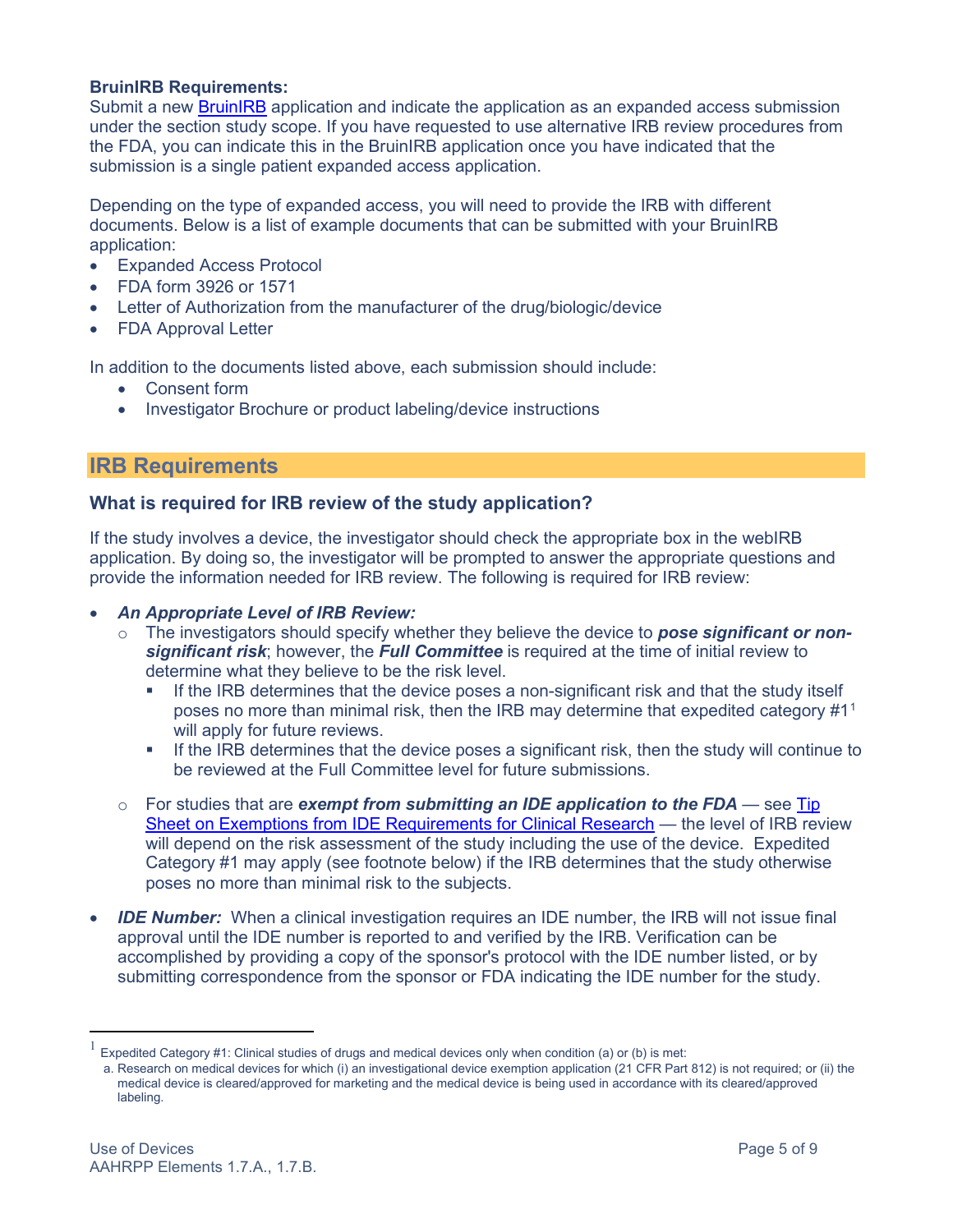However, the IRB will review the research before the IDE application is submitted to or approved by to the FDA. The FDA does not require local IRB approval before issuing an IDE number.

- *IDE Exemption:* The IRB will verify when a clinical investigation meets the exemption from IDE Requirements.
- *Investigator's Brochure* for any study involving an investigational device for *a significant risk study* a copy of the brochure should accompany the IRB application*.* For *non-significant risk studies* diagrams and/or *in situ* photographs or the device are helpful.
- *Clinical Protocol* (also known as "sponsor protocol" or "multicenter protocol") should be included with the application and it should describe the methodology to be used and offer an analysis that the study is scientifically sound.
- *Information about the device* including the trade (brand) name of device, common (generic) name of device, manufacturer of the device (if UCLA research lab, identify the lab), source of the device, directions for use, package insert (if appropriate and/or available).
- An explanation of the device cost. Non-significant risk devices are placed in Category B and are most likely eligible for reimbursement. See the [reimbursement category](https://www.fda.gov/media/98578/download) overview provided by the FDA.
- **FDA Form 1572:** This form is required for FDA purposes and does not need to be submitted to the IRB.
- *Clearance from the Medical Radiation Safety Committee* for radiation-emitting devices.

#### <span id="page-5-0"></span>**What information must be included in the consent documents?**

The basic requirements for UCLA IRB approval of all consent documents are outlined in federal and state regulations as well as UCLA guidance and the UCLA consent templates. Specific information is required for the use of devices in clinical research and for the use of unapproved devices for treatment as described below:

#### • *Purpose and Background Section:*

- o Must include a clear statement that the device is investigational and has not been approved by the FDA for clinical use, or it has been approved for specific clinical indications but not for the use being studied.
- o Should include a brief lay description of what the device is and what it is designed to do.
- o Must *not* state or imply that the issuance of an IDE is an approval or endorsement by the FDA.

#### • *Confidentiality Section:*

Must state that the FDA and the study sponsor may review subject medical records and research records which identify the subjects.

#### • *Alternatives Section:*

Must inform participants of any alternatives to participating in the study, including any standard treatments available with approved devices, or other experimental treatments with investigational devices.

#### • *Costs Section:*

Must provide specific information about how the costs of the study device will be covered, including the costs of the device itself, and when applicable:

- o State if the sponsor is supplying the device at no charge.
- o State whether the participant or their insurance provider will be billed for the device.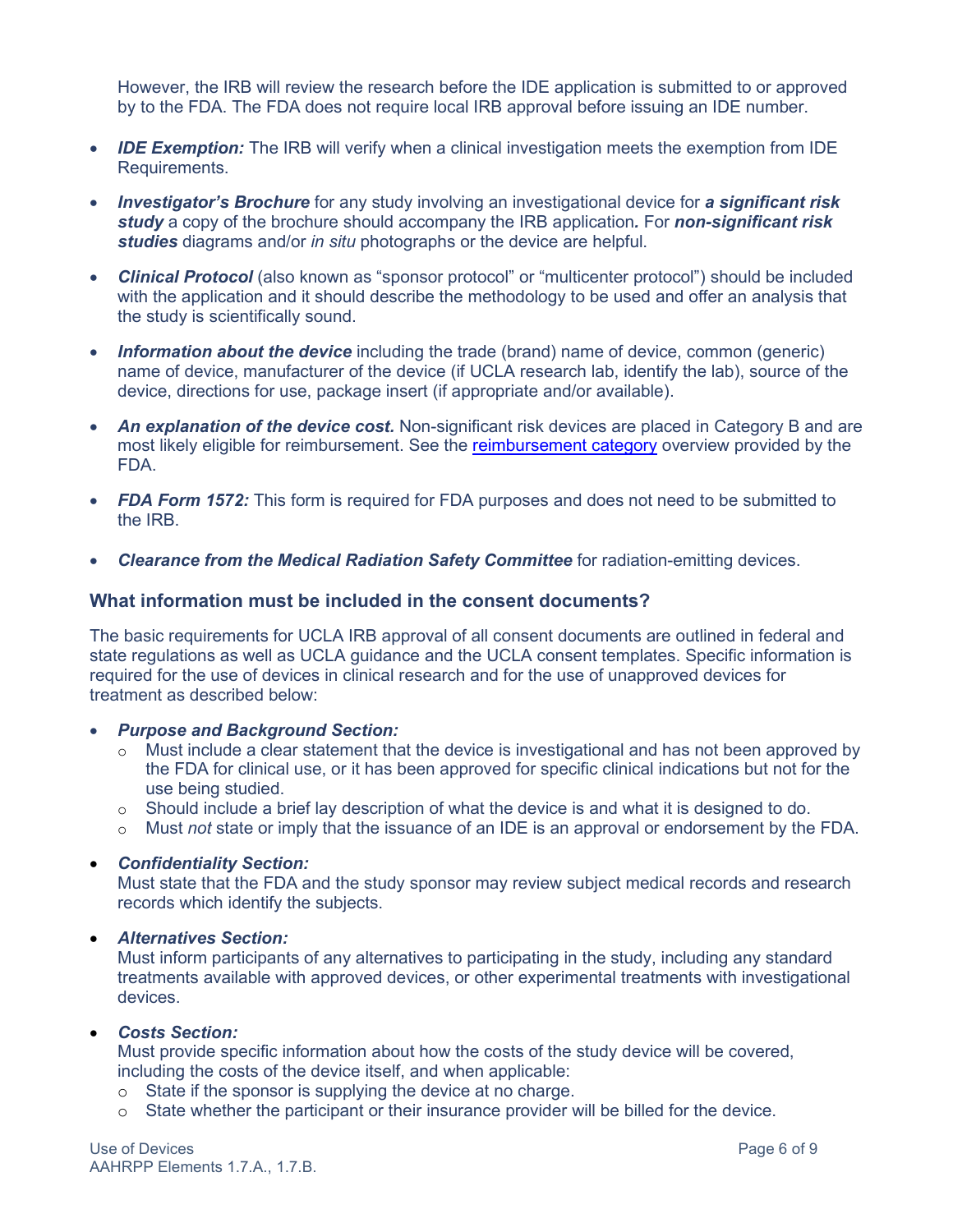- o State that the cost of the device might not be covered by insurance because the device is investigational.
- o Discuss any costs associated with implanting and/or removing the device.

#### • *Agreement to Participate Section:*

Must include information that subject will be given a copy of the "Research Participants Bill of Rights."

For additional guidance on preparing a consent form for review and approval by the UCLA IRB please refer to OHRPP Guidance on [Informed Consent Process and Documentation](https://ora.research.ucla.edu/OHRPP/Documents/Policy/5/Obtain_Informed_Consent.pdf) and copies of the [templates for the UCLA consent forms.](https://ohrpp.research.ucla.edu/consent-templates/)

## <span id="page-6-0"></span>**Control of Investigational Devices**

Investigators conducting studies in which an investigational device will be used must ensure adequate control of the device. Adequate control and handling of investigational devices include all of the following:

- **Ensuring** that the investigational device is used only in accordance with the UCLA IRB approved protocol, the signed agreement, the investigational plan and applicable FDA regulations.
- *Administering* the investigational device only to participants under the investigator's direct personal supervision or under the supervision of a sub-investigator directly responsible to the investigator.
- *Supplying* the investigational device to only persons authorized to receive it.
- *Maintaining* accurate, complete, and current records relating to the investigator's participation in an investigation, including records of receipt, use or disposition of a device that relate to:
	- $\circ$  The type and quantity of the device, the dates of its receipt, and the batch number or code mark.
	- o The names of all persons who received, used, or disposed of each device.
	- o Why and how many units of the device have been returned to the sponsor, repaired, or otherwise disposed of.
- *Returning any unused supplies* of the investigational device to the study sponsor, or otherwise provide for disposition of the unused supplies as directed by the sponsor if the investigation is terminated, suspended, discontinued, or completed.
- See [Sample Investigational Device Accountability Log](https://ora.research.ucla.edu/OHRPP/Documents/Researchers/Agent_Account_Record.pdf).

## <span id="page-6-1"></span>**Reporting Requirements**

### <span id="page-6-2"></span>**What are the post-approval reporting requirements?**

The UCLA IRB and the FDA require adverse events (AE) associated with the use of devices under an IDE be reported in a timely manner. When an IDE is issued, there are additional and separate federal requirements for reporting adverse events to the FDA. The UCLA IRB also requires that the reporting of unanticipated problems, protocol violations and incidents and updated safety information.

- *When the study sponsor holds the IDE,*
	- o Investigators need to report *all* adverse events to the sponsor and the sponsor will submit appropriate reports to the FDA.
	- $\circ$  Investigators need to understand and comply with the similar but separate reporting requirements for the UCLA investigator as described in the [UCLA Summary Sheet of Post-](https://ora.research.ucla.edu/OHRPP/Documents/Policy/11/PAR_Requirements.pdf)[Approval Reporting Requirements for Investigators.](https://ora.research.ucla.edu/OHRPP/Documents/Policy/11/PAR_Requirements.pdf)
	- $\circ$  Investigators need to determine if their department or unit has any additional reporting requirements.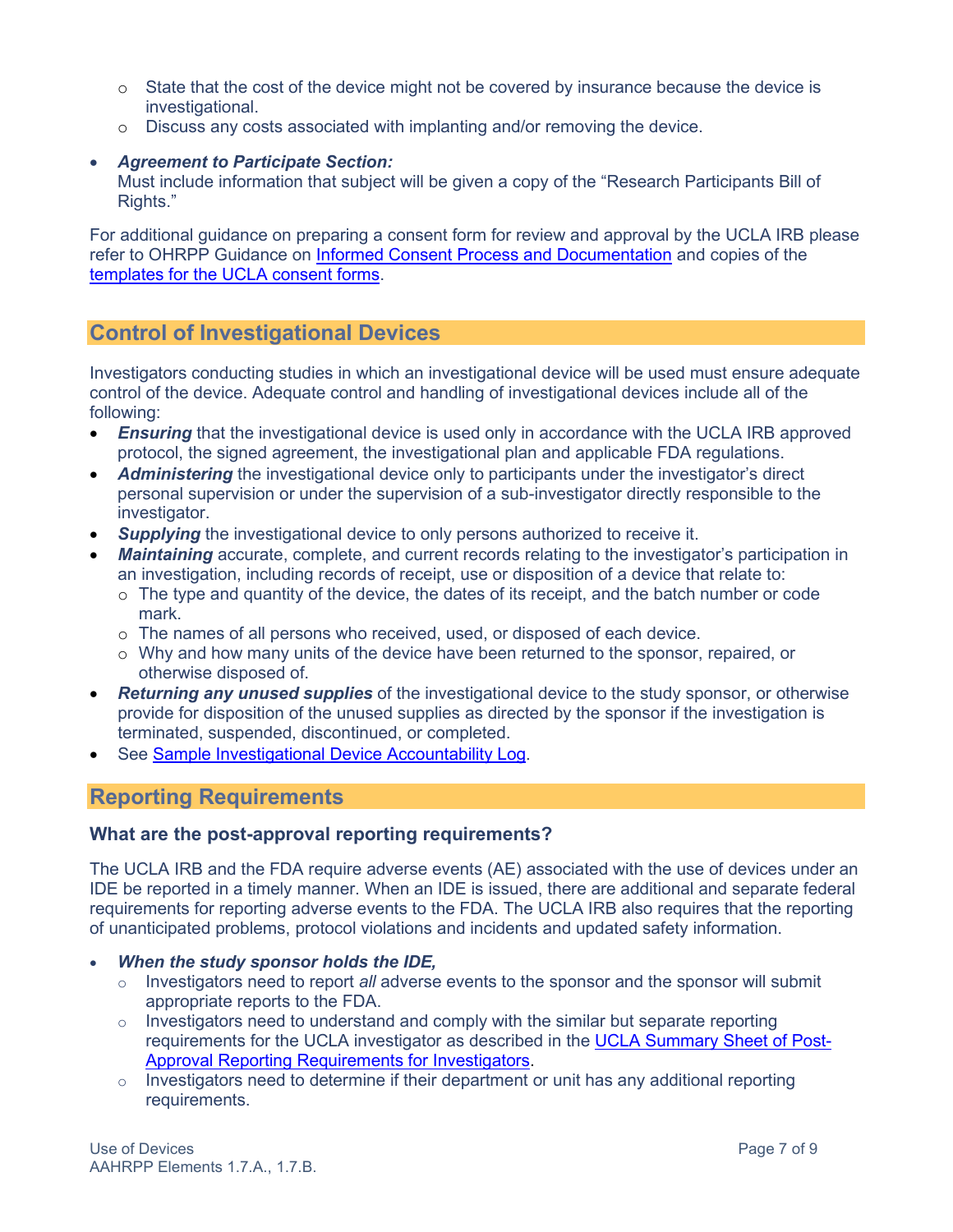- **When the investigator holds the IDE** for a specific study protocol (as in the case of investigatorinitiated/investigator-sponsor IDEs),
	- $\circ$  The investigator has responsibilities for reporting adverse events to the FDA.
	- $\circ$  Investigators need to understand and comply with the similar but separate reporting requirements for the UCLA investigator as described in the [UCLA Summary Sheet of Post-](https://ora.research.ucla.edu/OHRPP/Documents/Policy/11/PAR_Requirements.pdf)[Approval Reporting Requirements for Investigators](https://ora.research.ucla.edu/OHRPP/Documents/Policy/11/PAR_Requirements.pdf) .
	- $\circ$  Investigators need to determine if their department or unit has any additional reporting requirements.

## <span id="page-7-0"></span>**Additional Guidance**

- See FDA regulations [21CFR812](http://www.accessdata.fda.gov/scripts/cdrh/cfdocs/cfcfr/CFRSearch.cfm?CFRPart=812&showFR=1) for complete reporting information.
- Investigators should also review the OHRPP Guidance Post-Approval Reporting Requirements for [Investigators: Reporting of Unanticipated Problems, Including Adverse Events, Protocol Violations,](https://ora.research.ucla.edu/OHRPP/Documents/Policy/11/PAR_Requirements.pdf)  [Deviations and Incidents and the Reporting of Updated Study Safety Information](https://ora.research.ucla.edu/OHRPP/Documents/Policy/11/PAR_Requirements.pdf) for a detailed description of the UCLA reporting requirements.

# <span id="page-7-1"></span>**Special Medical Device Regulations**

## <span id="page-7-2"></span>**Drug-Device Combination Products**

If an investigator is interested in evaluating a combination product, the following links may be useful:

- The [Office of Combination Products](https://www.fda.gov/about-fda/office-clinical-policy-and-programs/office-combination-products) (OCP) was created in 2002 to facilitate the review process for combination products by coordinating interactions between reviewing branches.
- The OCP provides applicable quidance documents for combination products.

For information on Humanitarian Device Exemption (HDE), see [OHRPP Policy and Guidance:](https://ora.research.ucla.edu/OHRPP/Documents/Policy/8/HUD_Guidance_and_Policy.pdf)  [Humanitarian Device Exemption \(HDE\)/ Humanitarian Use Devices \(HUD\).](https://ora.research.ucla.edu/OHRPP/Documents/Policy/8/HUD_Guidance_and_Policy.pdf)

## <span id="page-7-3"></span>**Import/Export of Investigational Devices**

**A complete** [overview of medical device import/export regulations](https://www.fda.gov/medical-devices/device-advice-comprehensive-regulatory-assistance/importing-and-exporting-medical-devices) is provided by the CDRH. Clinical investigators should be aware that the FDA does not recognize regulatory approvals from other countries. Therefore, an imported medical device must meet all FDA requirements.

- The IDE sponsor must be located in the United States.
- Anyone who intends to import an investigational device takes on the [responsibilities of a sponsor.](http://www.fda.gov/MedicalDevices/DeviceRegulationandGuidance/default.htm)

# <span id="page-7-4"></span>**Definitions and Quick Links**

- **Significant and Non-Significant Risk Devices**: See [OHRPP Guidance on Significant and](https://ora.research.ucla.edu/OHRPP/Documents/Policy/8/Sig_and_NonSig_Devices.pdf)  [Non-Significant Risk Devices.](https://ora.research.ucla.edu/OHRPP/Documents/Policy/8/Sig_and_NonSig_Devices.pdf)
- **Types of Marketing Applications**
	- o *[Premarket Notification \(510\(k\)\)](http://www.fda.gov/MedicalDevices/ProductsandMedicalProcedures/DeviceApprovalsandClearances/510kClearances/default.htm)* applies to Class I, Class II, and some Class III devices.
		- A sponsor must demonstrate "substantial equivalence," meaning that the new device is as safe and effective as the predicate device(s).
		- New guidelines streamlined  $510(k)$  options are available.
		- Clinical studies using 510(k) devices may be subject to IDE regulations. Prior FDA and